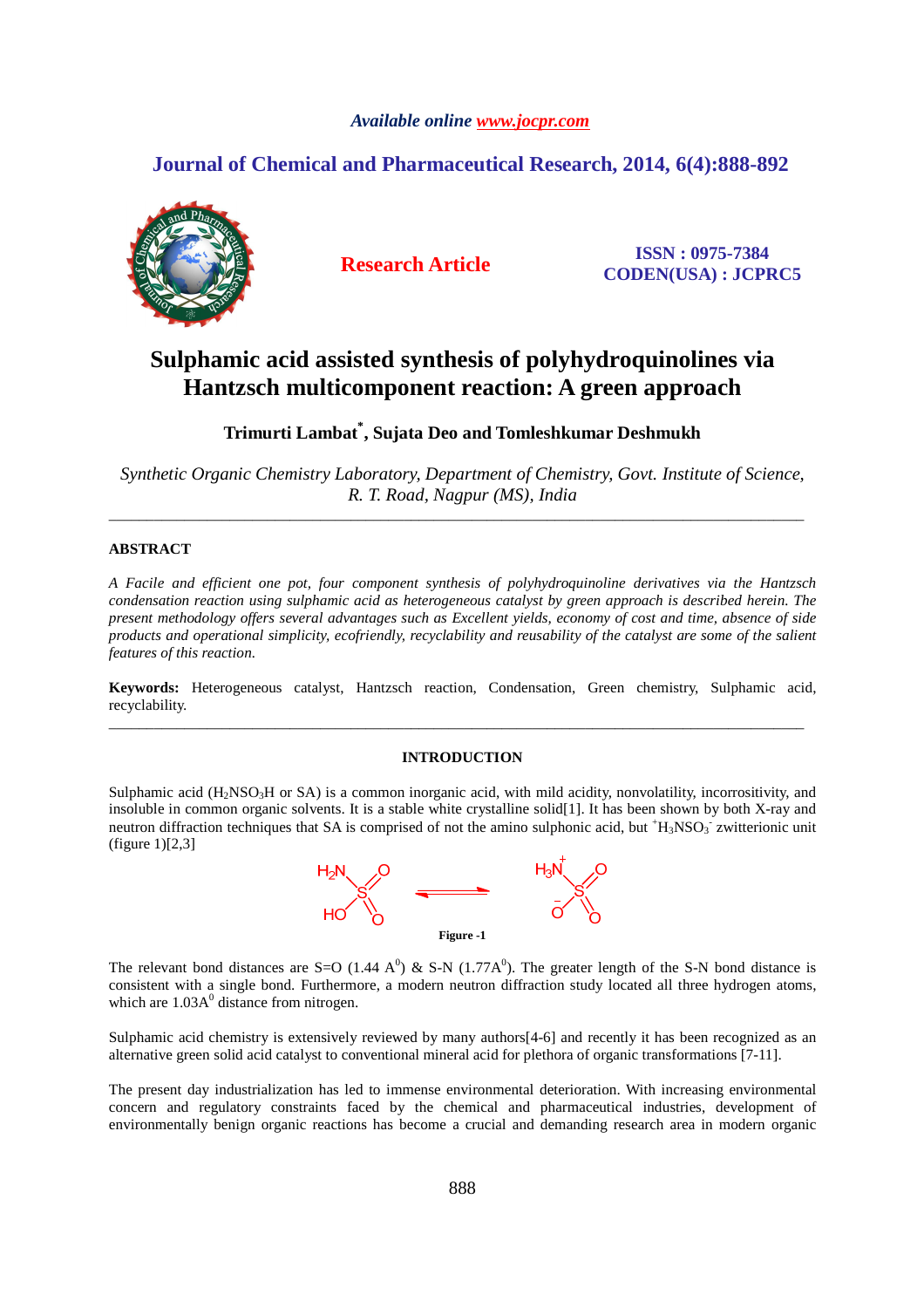chemical research [12,13]. The polyhydroquinoline have been synthesized by the use of metal triflates[14,15], organo-catalyst[16,17] molecular I2[18], CAN[19], Zeolite[20], Montomorillonite K10 Clay[21a], Nafion-H[21b],  $HClO<sub>4</sub>-SiO<sub>2</sub>[22,23],$  Baker's yeast[24], Heteropolyacid[25], ionic liquid[26], microwave[27], and grinding[28].

*\_\_\_\_\_\_\_\_\_\_\_\_\_\_\_\_\_\_\_\_\_\_\_\_\_\_\_\_\_\_\_\_\_\_\_\_\_\_\_\_\_\_\_\_\_\_\_\_\_\_\_\_\_\_\_\_\_\_\_\_\_\_\_\_\_\_\_\_\_\_\_\_\_\_\_\_\_\_*

In the present work our approach towards the synthesis of polyhydroquinoline in a greener fashion by using conventional technology as well as a powerful heterogeneous and recyclable catalyst SA. Hence the drive is towards "Green chemistry or cleaner technology". Unlike other catalysts, SA offers the potential for the superior performance &environmental integrity. Apart from easy to harvest the reaction products SA catalysts can also ally concerns about safety and environmentally hazardous emissions make over solid catalyst offer many engineering advantages such as non-corrosiveness, safe and easy handling, and wide range of temperature and pressure that can be applied, easy separations of reactants and products from the catalyst, better selectivity, and possibility of working in a continuous mode [28]. Polyhydroquinoline which are important class of biologically active organic compounds due to their broad spectrum of biologically activities has made them heterocyclic structure in combinational drug discovery.

# **EXPERIMENTAL SECTION**

All chemicals and reagents were purchased from Aldrich (*Sigma–Aldrich, St. Louis, MO, USA*), Lancaster (*Alfa Aesar, Johnson Matthey Company, Ward Hill, MA, USA*) or Spectrochem Pvt. Ltd (*Mumbai, India*) and were used without further purification. Reactions were monitored by TLC, performed on silica gel glass plates containing 60 GF-254, and visualization on TLC was achieved by UV light or iodine indicator. Column chromatography was performed with Merck 60–120 mesh silica gel. <sup>1</sup>H and <sup>13</sup>C spectra were recorded by Bruker UXNMR/XWIN-NMR (*300 MHz*) instruments. Chemical shifts (δ) were reported in ppm downfield from internal TMS standard. ESI spectra were recorded on Micro mass, Quattro LC using ESI+ software with capillary voltage 3.98 kV and ESI mode positive ion trap detector. Melting points were determined with an Electro thermal melting point apparatus, and were approximate.



vields (90-98%)

**Table 1: Comparison results of other reported procedures with the present method in terms of time and yield** 

| Sr. No | <b>Catalyst used</b>   | Time             | <sup>b</sup> Yield % |  |
|--------|------------------------|------------------|----------------------|--|
|        | None                   | 24 hr            | 30 (Ref.17)          |  |
| 2      | $Yb(OTf)_{3}$          | 5 <sub>hr</sub>  | 85 (Ref.14)          |  |
| 3      | Sc(OTf)3               | 4 hr             | 93 (Ref.15)          |  |
| 4      | AICl <sub>3</sub>      | 24 hr            | 48 (Ref.17)          |  |
| 5      | L-Proline              | 6 hr             | 92 (Ref.17)          |  |
| 6      | Hy-Zeolite             | 2 <sub>hr</sub>  | 93 (Ref.20)          |  |
| 7      | $[hmin]BF_4$           | $10 \text{ min}$ | 95 (Ref.21a)         |  |
| 8      | Montmorillonite-K10    | $50 \text{ min}$ | 93 (Ref.21a)         |  |
| 9      | Nafion-H               |                  | 95 (Ref.21b)         |  |
| 10     | $K_7[PW_{11}CoO_{40}]$ | $35 \text{ min}$ | 80 (Ref.25)          |  |
| 11     | [TBA][AMPS]            | 8 min            | 97 (Ref.26)          |  |
| 12     | Sulphamic acid         | $45 \text{ min}$ | 98                   |  |

*<sup>a</sup>Reaction of Benzaldehyde, ethylacetoacetate, dimedone and ammonium acetate &<sup>b</sup> Isolated Yield* 

#### **General procedure for the synthesis of Polyhydroquinoline, (1a-i):-**

Aromatic aldehydes (4 mmoles), ethyl acetoacetate (4 mmoles), dimedone (4 mmoles), ammonium acetate (6 mmoles), and Sulphamic acid (10 mol %) in 0.25 ml methanol were charged in a round bottom flask. Then the reaction mixture was stirred and refluxed at 80°C for 45 min. The reaction was monitored on TLC by taking petroleum ether: ethyl acetate (9:1) proportion. After completion of reaction, the reaction mixture is treated with ice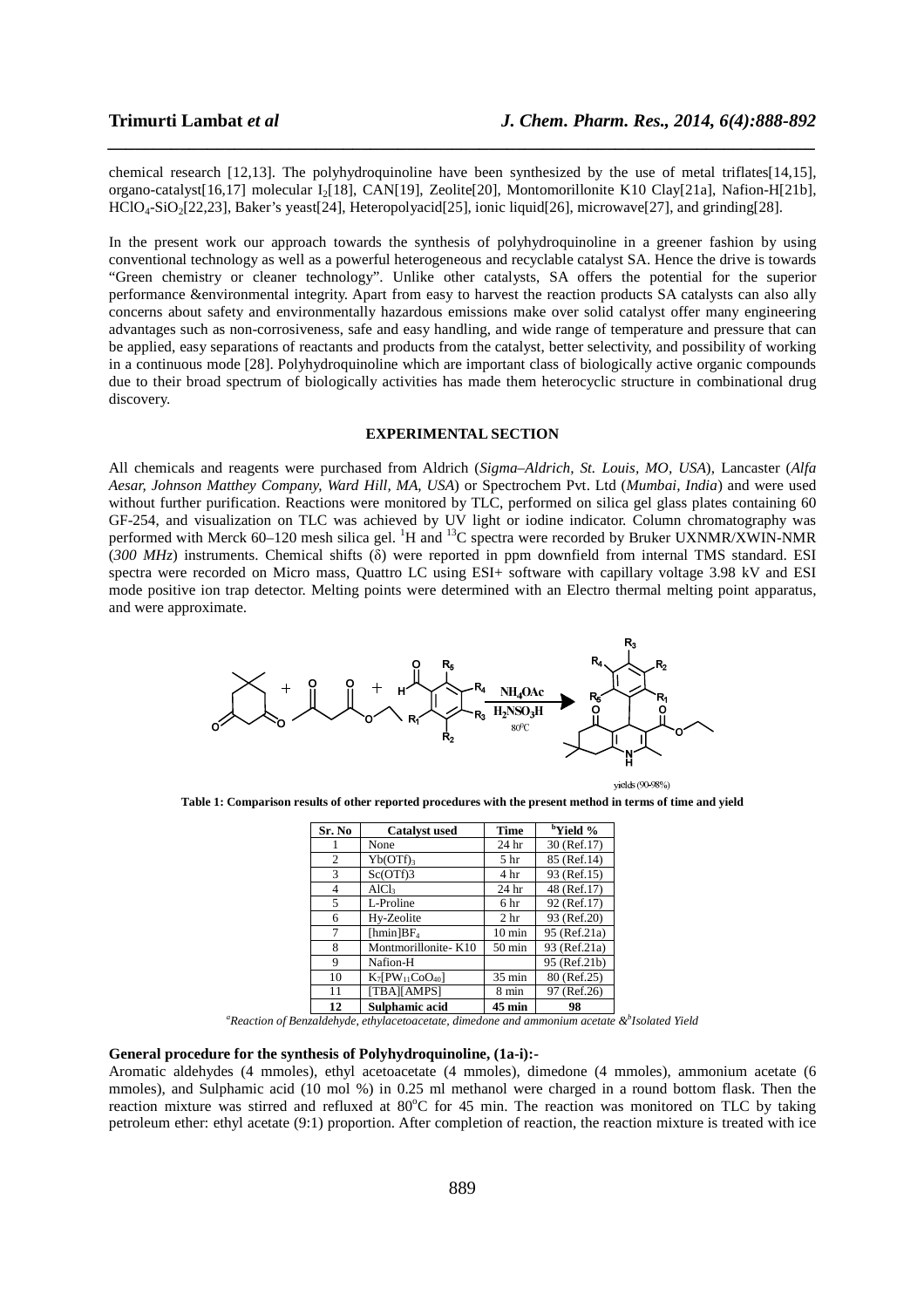cold water and the product was separated by filtration.The filtrates contain Sulphamic acid mixed with water which was later recovered. The product was wash with water, dried and purified by recrystallization from hot methanol to give products (1a-i) (Scheme1).

*\_\_\_\_\_\_\_\_\_\_\_\_\_\_\_\_\_\_\_\_\_\_\_\_\_\_\_\_\_\_\_\_\_\_\_\_\_\_\_\_\_\_\_\_\_\_\_\_\_\_\_\_\_\_\_\_\_\_\_\_\_\_\_\_\_\_\_\_\_\_\_\_\_\_\_\_\_\_*

| Entry                       | product | $R_{2}$ | $R_{3}$     | $R_4$ | $R_5 &$ | Time (min) | % yield | Melting $Point({}^0C)$ |          |
|-----------------------------|---------|---------|-------------|-------|---------|------------|---------|------------------------|----------|
|                             |         |         |             |       | $R_1$   |            |         | Observed               | reported |
|                             | 1a      | -H      | -H          | -H    | -Н      | 45         | 98      | 209                    | 208      |
| 2                           | 1b      | -H      | -OMe        | -H    | -Н      | 45         | 96      | 248                    | 248      |
| 3                           | 1c      | -H      | -Cl         | -H    | -Н      | 45         | 91      | 242                    | 242      |
| 4                           | 1d      | -H      | $-NO2$      | -H    | -Н      | 45         | 90      | 241                    | 239      |
| 5                           | 1e      | -H      | -OH         | -H    | -Н      | 45         | 93      | 231                    | 231      |
| 6                           | 1f      | -OMe    | -OMe        | -H    | -Н      | 45         | 91      | 235                    | 235      |
| 7                           | 1g      |         | $-O-CH2-O-$ | -Н    | -Н      | 45         | 93      | 221                    | 222      |
| 8                           | 1h      | -OMe    | -OH         | -Н    | -Н      | 45         | 96      | 218                    | 218      |
| 9                           | 1i      | -OMe    | -OMe        | -OMe  | -Н      | 45         | 95      | 251                    | 251      |
| <sup>a</sup> Isolated vield |         |         |             |       |         |            |         |                        |          |

**Table 3:- Recycling of Sulphamic acid for the synthesis of polyhydroquinoline (1a)** 

| Sr. no. | Cycle     | $\mathrm{aYield}$ (%) |
|---------|-----------|-----------------------|
|         | Fresh     | 98                    |
|         | st        | 94                    |
|         | $\sim$ nd | 91                    |
|         | 2rd       | 88                    |
|         | th        |                       |

*a Isolated Yield* 

#### **RESULTS AND DISCUSSION**

In continuation of our interest to develop new methodologies in organic reaction, herein we would like to report a simple, efficient and rapid method for the synthesis of polyhydroquinoline derivatives. The previous co-workers reported methods for the synthesis of polyhydroquinoline derivatives [14-28] but there is certain drawbacks regarding the yield and reaction time. In search, for an efficient Sulphamic acid, aldehyde, dimedone, ethyl acetoacetate and ammonium acetate at 80°C has been considered as standard model reaction. The Sulphamic acid used for the synthesis of polyhydroquinoline and the desired product was obtained in satisfactory yields. Considering the reaction time and yield of product, Sulphamic acid was selected as optimum catalyst to promote the synthesis of polyhydroquinoline from the (Table 1).

We have developed a newer Green chemistry route for Hantzsch reaction of various aldehydes with dimedone, ethyl acetoacetate and ammonium acetate in a Sulphamic acid at  $80^{\circ}$ C. The reaction does not require any additional catalyst because Sulphamic acid itself acts as an efficient catalyst, and hence the reaction proceeds well. In this methodology, Hantzsch reactions were completed in a shorter time (45 min) and with excellent yields (90-98%). The reactions were compatible with various substituents such as nitro, chloro, methoxy and other aromatic aldehyde such as veratraldehyde, pipernol, vanalline etc. No any significant substituents effect was observed in regarding the reaction time and the yield of product (Table 2).

We have examined the catalytic activity of recovered Sulphamic acid for the model reaction and these results clearly indicate that the recovered Sulphamic acid can be recycled successfully without significant loss of its activity upto 4<sup>th</sup> cycle. In order to show the merits of our present method in comparisons with other reported Methods for the similar reactions (Table 3)

The IUPAC name and the spectral characteristics (FT-IR, <sup>1</sup>H-NMR, <sup>13</sup>C-NMR and EIMS) of the products obtained and their analytical data (by elemental analysis) are given. Hantzsch condensation is an excellent tool for the synthesis of several biologically important organic compounds. In this present investigation, Hantzsch condensation reactions were carried out with different aromatics aldehydes in the presence of Sulphamic acid as under solvent free condition to afford the corresponding products. The reagent Sulphamic acid is recoverable and reusable for several times without potential loss in its catalytic activity.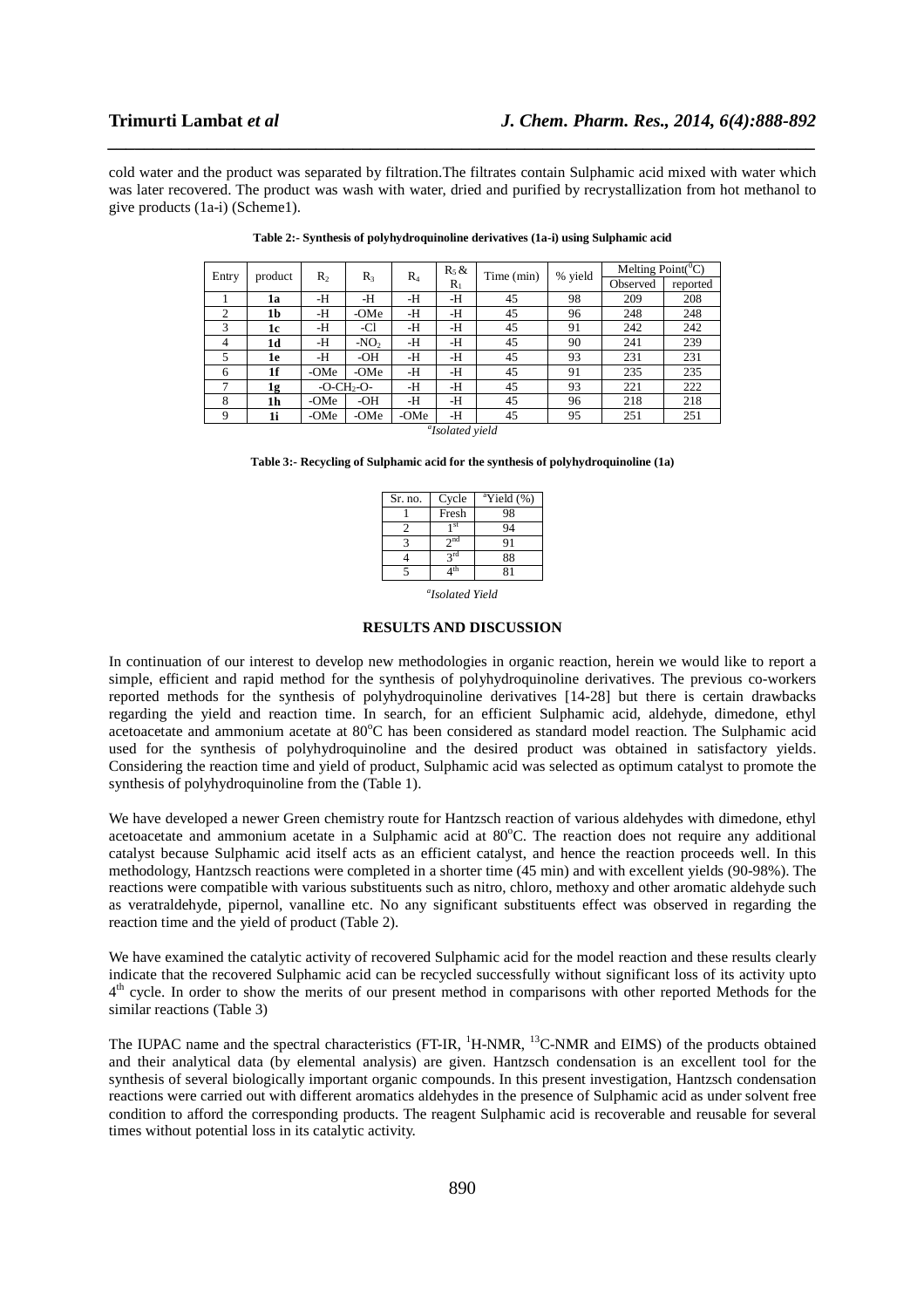#### **Spectral and elemental analysis data:**

*(1a) Ethyl 2, 2-dimethyl-5-oxo-4-phenyl-1,4,5,6,7,8-hexahydroquinline-3-carboxylate:* 

**IR (KBr) cm-1:-** 3278(-NH stretching), 1670(>C=O stretching), 3078(aromatic C-H stretching), 1230 cm-1 (C-O stretching); **<sup>1</sup>H NMR DMSO-d6 ppm δ:-** 0.85 (3H, s, CH3), 1.00(3H, s, CH3), 1.13(3H,t, J=7.2 Hz, CH2CH3), 1.94-2.50 (7H, m,2×CH2,CH3), 3.98(2H,q,j1=j2=6.8 Hz,CH2CH3), 4.73 (1H, s, CH), 6.51 (2H, D, j=8.4 Hz, Ar-H), 6.91(2H, d, J=8.4 Hz, Ar-H),9.16(1H,s,NH).; **<sup>13</sup>C NMR DMSO-d6 ppm δ: -** 14.62, 18.72, 21.26, 26.59, 36.05, 37.18, 59.49, 103.99, 111, 54, 126.12, 127.87, 128.28, 145.40, 148.26, 151.87, 167.37, 195.11; **MS m/z: -** 325(M<sup>+</sup> ) **Elemental Analysis: -** MF:  $-C_{20}H_{23}NO_3$ . Calculated %:  $-C=73.83$ ; H=7.08; N=4.31; O=14.76, Found %:  $-C=73.78$ ; H=7.00; N=4.32; O=14.00

*\_\_\_\_\_\_\_\_\_\_\_\_\_\_\_\_\_\_\_\_\_\_\_\_\_\_\_\_\_\_\_\_\_\_\_\_\_\_\_\_\_\_\_\_\_\_\_\_\_\_\_\_\_\_\_\_\_\_\_\_\_\_\_\_\_\_\_\_\_\_\_\_\_\_\_\_\_\_*

### *(1b) Ethyl 4-(4-methoxyphenyl)-2,7,7-trimethyl-5-oxo-1,4,5,6,7,8-hexahydroquinline-3-carboxylate:*

**IR (KBr) cm-1:-** 3285(-NH stretching), 1690(=C=O stretching), 1617 (aromatic C=C stretching), 1229(C-O stretching); <sup>1</sup>**H NMR DMSO-d6 ppm δ:-** 0.85(3H,s,CH<sub>3</sub>), 1.00(3H,s,CH3), 1.13(3H,t,J=7.2Hz,CH<sub>2</sub>CH<sub>3</sub>), 1.94- $2.50(7H.m.2 \times CH_2, CH_3)$ ,  $3.98(2H,q, J=J2=6.8$   $Hz, CH_2CH_3)$ ,  $4.73(1H,s$   $CH)$ ,  $6.5(2H,d,J=8.4Hz, Ar- H)$ , 8.903(3H,s,CH3),9.05(1H,s,NH).; **<sup>13</sup>C NMR DMSO-d6 ppm δ: -** 14.65, 18.76, 26.94, 32.60, 32.54, 50.77, 59.42, 104.55, 110.59, 114.70, 128.80, 138.87, 144.86, 149.53, 155.71, 167.48, 194.86, **MS m/z: -** 369(M<sup>+</sup> ); **Elemental Analysis:** - MF: - C<sub>22</sub>H<sub>27</sub>NO<sub>4</sub> Calculated %:- C=71.54; H=7.32; N=3.79; O=17.34, Found %:- C=71.07; H=7.35; N=3.82; O=17.69

# *(1c) Ethyl 4(4- chlorophenyl) -2,7,7-trimethyl-5-oxo-1,4,5,6,7,8-hexahydroquinline-3-carboxylate:*

**IR (KBr) cm-1:-** 3285(-NH stretching), 1690(>C=O stretching), 1617(aromatic C=C stretching), 1229(C-O stretching).; **<sup>1</sup>H NMR DMSO-d6 ppm**  $\delta$  **:-** 0.85(3H,s,CH<sub>3</sub>), 1.00(3H,s,CH<sub>3</sub>), 1.13(3H,t,J=7.2Hz,CH<sub>2</sub>CH<sub>3</sub>), 1.94-<br>2.50(7H.m.2×CH<sub>2</sub>,CH<sub>3</sub>), 3.98(2H,q,J1=J2=6.8Hz,CH<sub>2</sub>CH<sub>3</sub>), 4.73(1H,s,CH), 6.51(2H,d,J=8.4Hz,Ar-H),  $3.98(2H,q,J1=J2=6.8Hz,CH_2CH_3),$   $4.73(1H,s,CH),$ 9.05(1H,s,NH).; **<sup>13</sup>C NMR DMSO-d6 ppm δ: -** 14.65, 18.76, 26.94, 32.60, 32.54, 50.77, 59.42, 104.55, 110.59, 114.70, 128.80, 138.87, 144.86, 149.53, 155.71, 167.48, 194.86; **MS m/z: -** 374(M+); **Elemental Analysis: -** MF: -  $C_{21}H_{24}NO_3Cl$  Calculated %:- C=67.38; H=6.42; N=3.74; O=12.83; Cl=9.62, Found %:- C=67.42; H=6.40; N=3.70; O=12.93; Cl=9.62

# *(1d) Ethyl 4(4-nitrophenyl)-2,7,7-trimethyl-5-oxo-1,4,5,6,7,8-hexahydroquinline-3-carboxylate:*

**IR (KBr) cm-1:-** 3285(-NH stretching), 1690(>C=O stretching), 1617 (aromatic C=C stretching), 1536 (Asym. Stretching, N=O), 1355(Asym. Stretching, N=O), 1229(C-O stretching).; **<sup>1</sup>H NMR DMSO-d6 ppm δ:-**   $0.85(3H,s,CH_3)$ ,  $1.00(3H,s,CH_3)$ ,  $1.13(3H,t,J=7.2Hz,CH_2CH_3)$ ,  $1.94-2.50(7H,m.2\times CH_2,CH_3)$ ,  $3.98(2H,q,$ J1=J2=6.8Hz, CH2CH3), 4.73(1H,s,CH), 6.51(2H,d,J=8.4Hz,Ar-H), 9.05(1H,s,NH)).; **<sup>13</sup>C NMR DMSO-d6 ppm δ:**  14.65, 18.76, 26.94, 32.60, 32.54, 50.77, 59.42, 104.55, 110.59, 114.70, 128.80, 138.87, 144.86, 149.53, 155.71, 167.48, 194.86; **MS m/z: -** 447(M+); **Elemental Analysis: -** MF: - C21H24N2O5; Calculated %:- C=70.47; H=5.37; N=6.26; O=17.90 Found %:- C=70.53; H=5.40; N=6.26; O=17.90

# *(1e) Ethyl 4(4-hydroxyphenyl)-2, 7, 7-trimethyl-5-oxo-1, 4, 5, 6,7,8-hexahydroquinline-3-carboxylate:*

**IR (KBr) cm-1:-** 3285(-NH stretching), 1690(>C=O stretching), 1617(aromatic C=C stretching), 1229(C-O stretching); <sup>1</sup>**H NMR DMSO-d6 ppm**  $\delta$ **:** - 0.85(3H,s,CH<sub>3</sub>), 1.00(3H,s,CH<sub>3</sub>), 1.13(3H,t,J=7.2Hz,CH<sub>2</sub>CH<sub>3</sub>), 1.94- $2.50(7H \ldots 2 \times CH_2, CH_3)$ ,  $3.98(2H,q, J=J2=6.8Hz, CH_2CH_3)$ ,  $4.73(1H,s, CH)$ ,  $6.51(2H,d,J=8.4Hz, ArH)$ ,  $8.903(1H, s)$ OH), 9.05(1H, s,NH); **<sup>13</sup>C NMR DMSO-d6 ppm δ: -** 14.65, 18.76, 26.94, 32.60, 32.54, 50.77, 59.42, 104.55, 110.59, 114.70, 128.80, 138.87, 144.86, 149.53, 155.71, 167.48, 194.86; **MS m/z: -** 355(M<sup>+</sup> ); **Elemental Analysis: -** MF: - C<sub>21</sub>H<sub>25</sub>NO<sub>4</sub> Calculated %:- C=70.98; H=7.04; N=3.94; O=18.03 Found %:- C=70.95; H=7.06; N=3.94; O=18.03

#### **CONCLUSION**

In conclusion, we have described a simple, efficient and cleaner methodology for the synthesis of Polyhydroquinoline derivatives by Hantzsch reaction of different aromatic aldehydes with dimedone, ethyl acetoacetate and ammonium acetate in presence of Sulphamic acid at 80<sup>o</sup>C. The major advantages of the present method are much faster reaction, easy work up procedure and good to excellent yields and avoiding hazardous organic solvent and toxic catalyst. In additionally, the Sulphamic acid was successfully reused for four cycles without significant loss of activity, which makes the present method as more convenient than the other conventional methods.